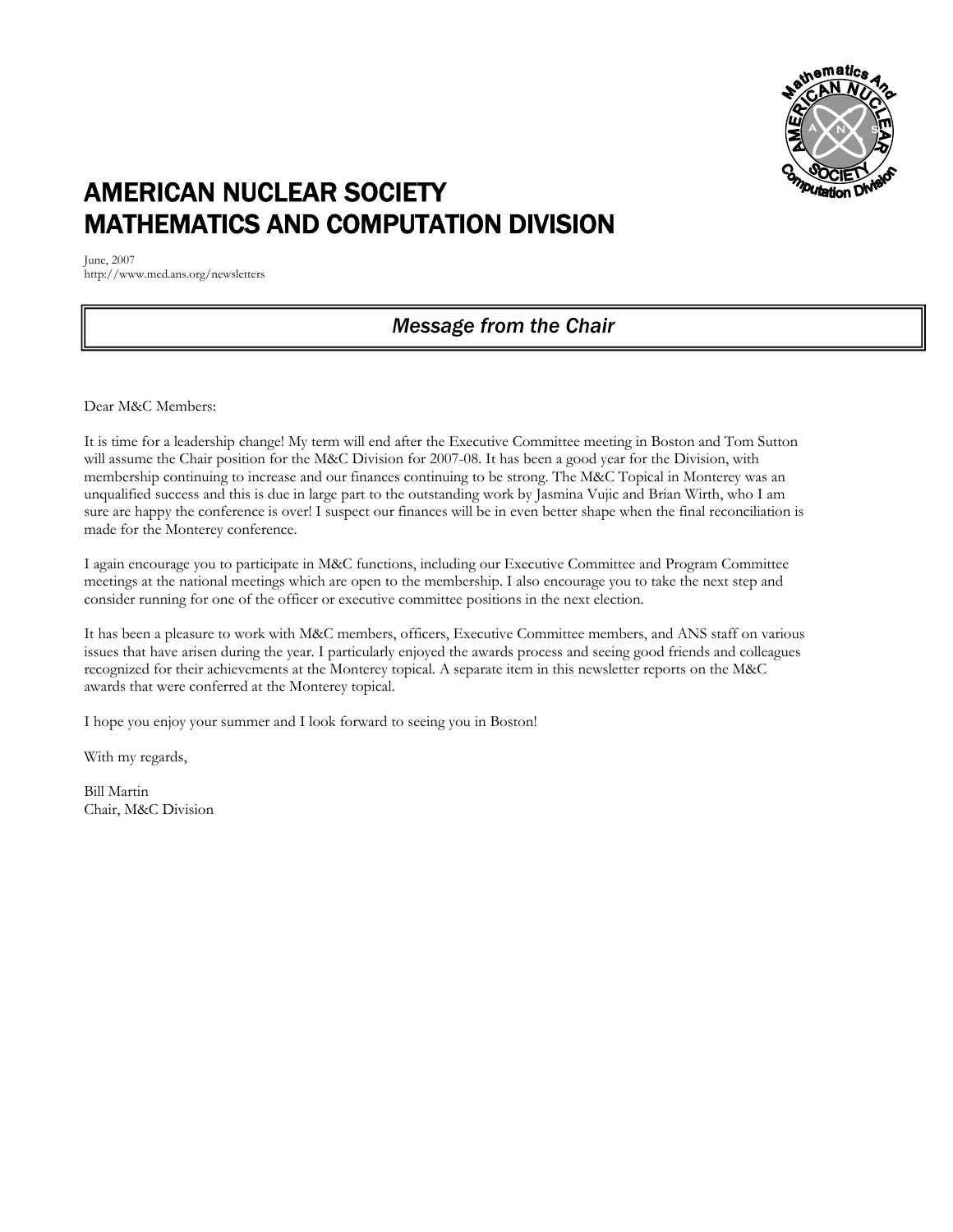### *2007 ANS Summer meeting: Mathematics and Computation Sessions*

**(Parenthesis indicates co-sponsorship)** 

**SUNDAY, 24 June 2007 11:00 a.m. – 1:00 p.m. MCD-RPSD Joint Benchmark Meeting: Brandeis** 

**SUNDAY, 24 June 2007 1:00 p.m. - 2:00 p.m.. Program Committee Meeting: Boston University** 

**SUNDAY, 24 June 2007 2:00 p.m. - 4:00 p.m. Executive Committee Meeting: Boston University**

**MONDAY, 25 June 2007 P.M.** 

**Current Issues in Computational Methods – Roundtable\*** 

**(Uncertainty Treatment in Nuclear Science and Engineering)** 

**TUESDAY, 26 June 2007 A.M. Transport Methods: General (Computational Challenges in Medical Physics)** 

**TUESDAY, 26 June 2007 P.M.** 

**Sensitivity, Uncertainty, and Parameter Estimation Methodologies in Nuclear System Modeling - I** 

**(Reactor Analysis Methods)** 

**WEDNESDAY, 27 June 2007 A.M. Computational Methods: General (Computational Medical Physics Radiation Modeling) (Computational Thermal Hydraulics – I)** 

**WEDNESDAY, 27 June 2007 P.M. Sensitivity, Uncertainty, and Parameter Estimation Methodologies in Nuclear System Modeling – II (Computational Resources for Radiation Modeling)** 

**THURSDAY, 28 June 2007A.M. Mathematical Modeling: General (Computational Thermal Hydraulics – II)** 

**THURSDAY, 28 June 2007 P.M. Computational Methods for Fuel Cycle Simulations** 

#### **\*M&C Roundtable for Annual Meeting in Boston**

We plan on trying something different for the M&C roundtable session at the June meeting in Boston. Anyone interested is invited to give a short presentation on any M&C topic they want. Each presenter will be given an amount of time equal to the total time allotted to the session divided by the number of presenters. To guarantee each speaker a minimum of ten minutes, however, we may have to limit the number of presenters. Presenters will be scheduled in the order in which they inform Tom Sutton that they are interested. Prior to June 21, inform him of your desire to participate by contacting him at sutton@kapl.gov or at (518) 395-7047. Late additions to the agenda will be made just prior to the roundtable session. This is meant to be fast-paced, informal, and fun.

Tom Sutton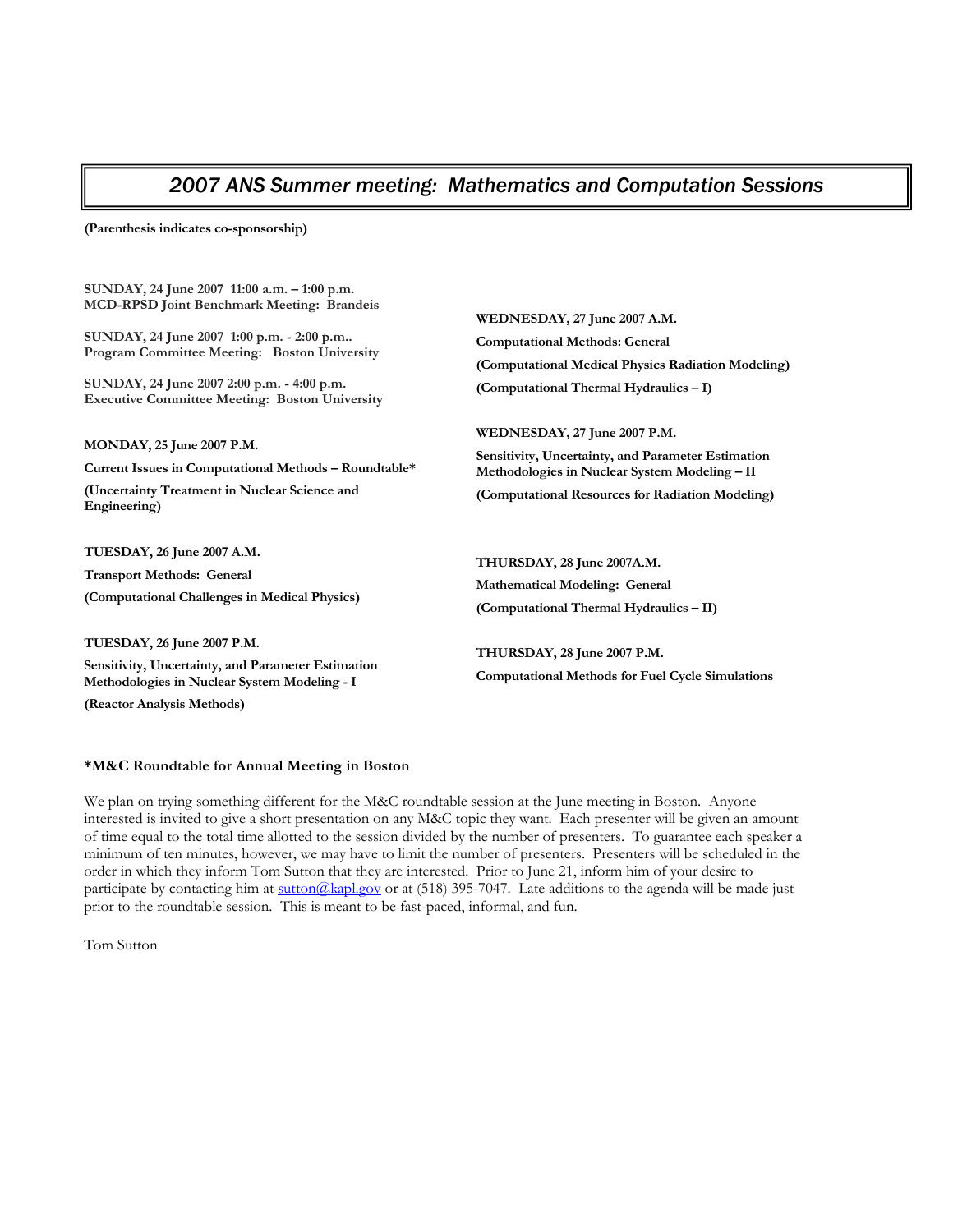### *Program, Honors and Awards Committee*

#### **2007 Mathematics and Computational Topical Meeting**

The M&C+SNA 2007 Conference was held from 15 - 19 April 2007, and was attended by 282 scientists from 22 countries, including 63 students. The meeting began with a plenary presentation about GNEP and the role of high performance computing within GNEP by Dennis Spurgeon, Assistant Secretary for Nuclear Energy at the US DOE. The technical program consisted of 228 papers that were presented in three plenary sessions, 30 parallel oral sessions and two poster sessions. The conference was sponsored by Lawrence Livermore National Laboratory, Los Alamos National Laboratory, Idaho National Laboratory and the Oak Ridge National Laboratory, in addition to International co-sponsorship by the Nuclear Energy Agency of the Organization for Economic Cooperation and Development and the Computational Science and Engineering division of the Atomic Energy Society of Japan. Five awards of \$500 were given to outstanding student presentations. The award winners are:

**Jose Duo, Pennsylvania State University**, "Singular Characteristic Tracking Algorithm for Improved Solution Accuracy of the Discrete Ordinates Methods with Isotropic Scattering"

**Francois Fevotte, CEA - Saclay**, "Advanced Transverse Integration for the Method of Characteristics"

**Erin Fichtl, University of New Mexico**, "Krylov Iterative Methods and Synthetic Acceleration for Transport in Binary Statistical Media"

**Massimiliano Fratoni, University of California, Berkeley**, "Determination of the Equilibrium Composition of Cores with Continuous Fuel Feed and Removal using MOCUP"

**Brian Boer, Technical University of Delft**, "Mechanical Stresses in Fuel Particles and Graphite of High Temperature Reactors"

The Honors and Awards committee selected the following members for awards. Each of the winners received a plaque at the M&C Conference in Monterey, CA in April 2007.

#### **Pomraning Award: Forrest Brown, Los Alamos National Laboratory**

**Service Award: Enrico Sartori, OECD/NEA Data Bank**

**Young Member Research Achievement Award: Jeff Favorite, Los Alamos National Laboratory** 

Congratulations!

#### **2009 Mathematics and Computational Topical Meeting**

**Saratoga Springs, New York** has been chosen as the site of the **2009 M&C Topical Meeting**. It is being organized by the Northeast New York local section, and will be held at the Saratoga Hotel and Conference Center **May 3-7, 2009**. This is the same venue as was used for the very successful 1997 topical meeting. Ray Gamino (KAPL) is the general chairman. As always, help will be needed to review papers. If you would like to volunteer for the Technical Program Committee, contact Bob Grove at **grovero@kapl.gov**. A preliminary version of the conference website is available at http://local.ans.org/ne-ny/.

#### **[Contributions by Brian Wirth, Farzad Rahnema, Tom Sutton]**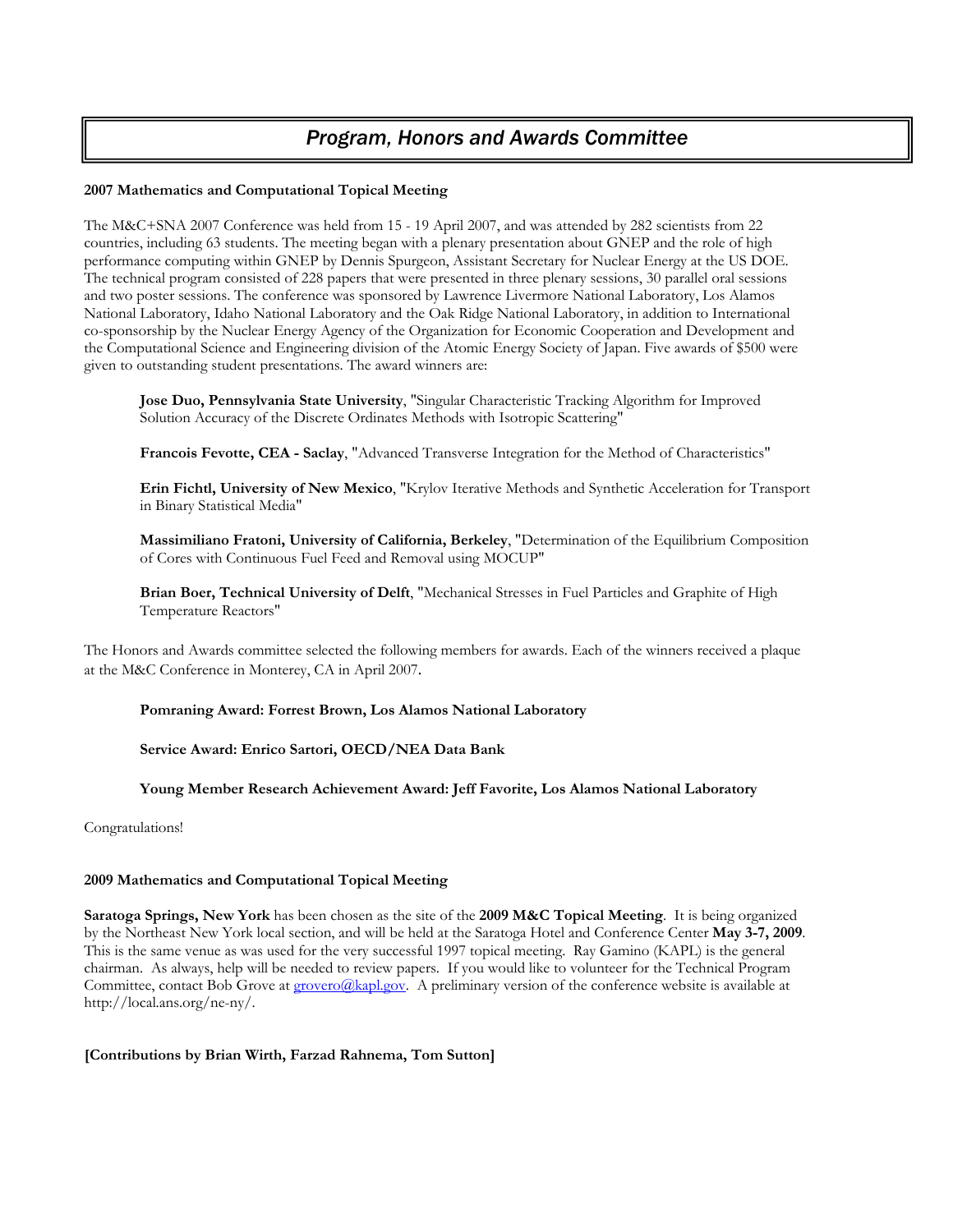### *Membership Committee*

Greetings MCD members! The Mathematics and Computation Division is one of the smaller ANS divisions but our membership numbers have been growing. MCD has 1128 members as of April 2007 but approximately 108 are unpaid. We have increased our membership by about 7.1% (1128/1053) as compared to April 2006. Our student membership has increased from 175 in June 2005 to 216 in June 2006. We are still about 9% of the total ANS membership.

Please remember to renew your ANS National Membership Dues for 2007, and be sure to check off M&C as one of your divisions. You can have more than the two free divisions, for a small fee. ANS members who do not immediately renew will get three mailings, a monthly email reminder, and may get a telemarketing call. If the 2007 dues are not paid before July 2007, they are dropped from national and M&C membership. It is imperative to have folks pay their national dues by JUNE.

#### **[Contributions by Madeline Feltus, Membership Committee Chair]**

## *2007 MCD Election Report*

#### **Division Officers and Executive Committee Elected**

**Chair**  Thomas M. Sutton

#### **Vice Chair/Chair-Elect**

Jasmina L. Vujic

**Secretary**  Jeffrey A. Favorite

**Treasurer** 

Scott W. Mosher

#### **Executive Committee – 3 year term**

Jim E. Morel Anil K.Prinja Glenn E. Sjoden

#### **Welcome aboard!**

**Editor's Message**: This newsletter will be issued twice a year and can be accessed electronically at http://www.mcd.ans.org/newsletters . Please send your newsletter items and comments to me, Avneet Sood at Los Alamos National Laboratory, P.O. Box 1663 MS F663, Los Alamos, NM 87545; Tel: (505) 667-2119; email: sooda@lanl.gov.